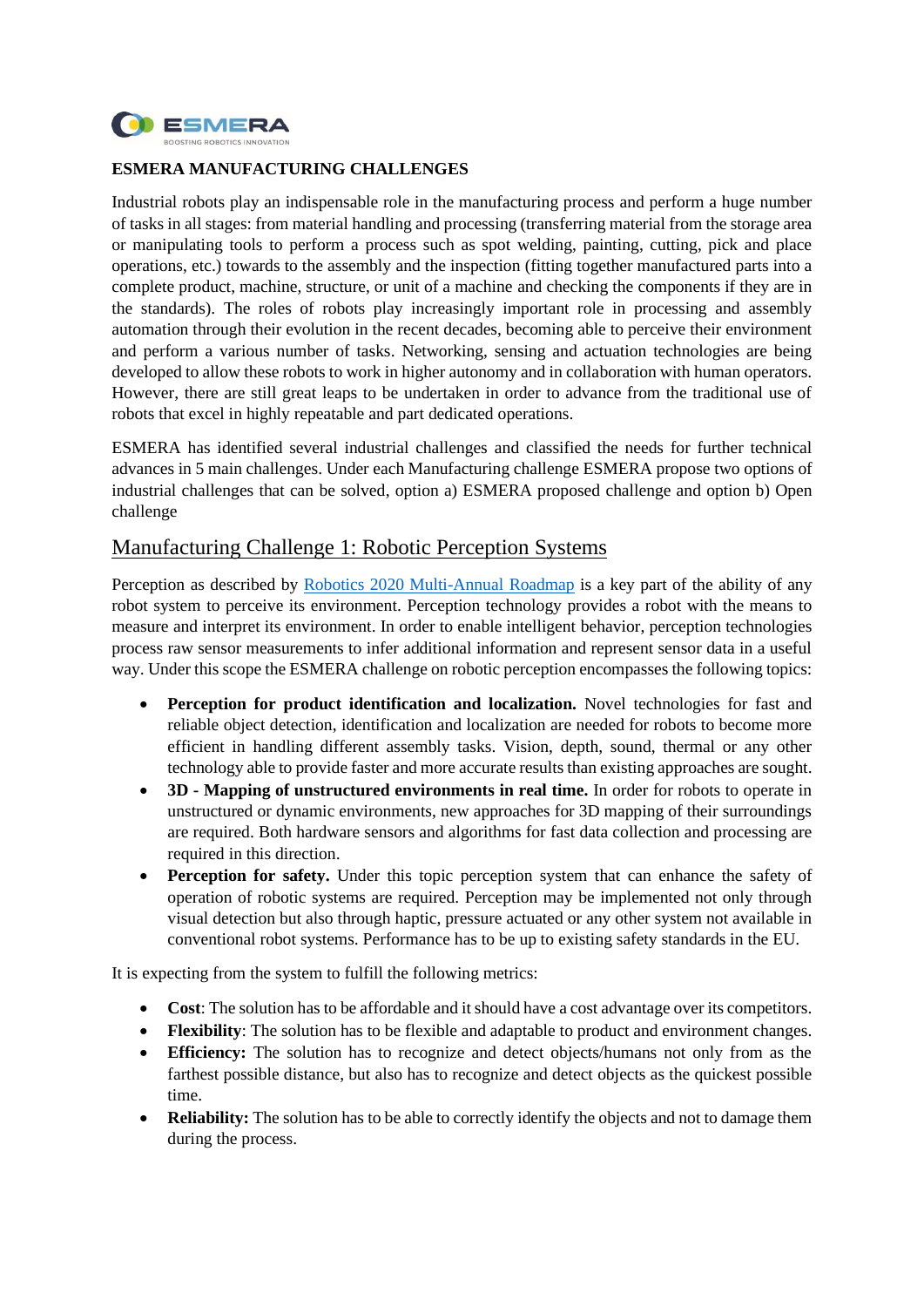Under the above challenge ESMERA project proposes two options. The proposer must address at least one of these challenges although addressing more than one or highlighting where elements of the proposed system could be used for the benefit of more than one system would be beneficial.

**A) ESMERA proposed challenge:** This challenge is extracted from five industrial ESMERA use cases which are

#### **MANUFACTURING CHALLENGE 1. A1 (M1. A1)**

**TV Speaker Assembly:** In TV set production, it is needed to assemble 2 speakers on each product. There are 20 different TV models which involve 3 different speaker options. TV sets are assembled on running conveyors without stopping on manual assembly station. Left and right speakers are mechanically different. The microphones are fed on different boxes. In this challenge we are looking for a perception system which can identify the correct TV speaker for the model of TV that is to be assembled and also use perception technologies for performing the complete assembly.

This challenge is provided by the company [Arçelik](http://www.arcelikas.com/) A.Ş..

#### **MANUFACTURING CHALLENGE 1. A2 (M1. A2)**

**Oven insulation installation:** In this challenge ESMERA is looking for perception systems that can enhance the safety of operation of robotic system in the assembly line of ovens body production. The robot should be able to work on one side of the conveyor while the operator is free to work on the other side. The challenge will focus on developing perception technologies that allow the safe coexistence of the human and the robot in the same workspace.

The current process can be seen from [here.](https://youtu.be/Y4jlTww5vAM) This challenge is provided by [BSH Hausgeräte](https://www.bsh-group.com.tr/)  [GmbH.](https://www.bsh-group.com.tr/)

#### **MANUFACTURING CHALLENGE 1. A3 (M1. A3)**

**Wire-harness assembly for TV units:** In the production of TVs, it is needed to assemble cable harnesses on each product on the running conveyors. This challenge not only requires a perception system to identify the related wire harness for the TV model in the storage box (4 different cables with different lengths (from 302 mm to 475 mm) and different colors) and to detect the location of the connectors to plug the cable harnesses, but also requires the dexterious



**Figure 2:** Oven insulation installation



**Figure 3**: TV assembly unit



**Figure 1:** Supplement of speakers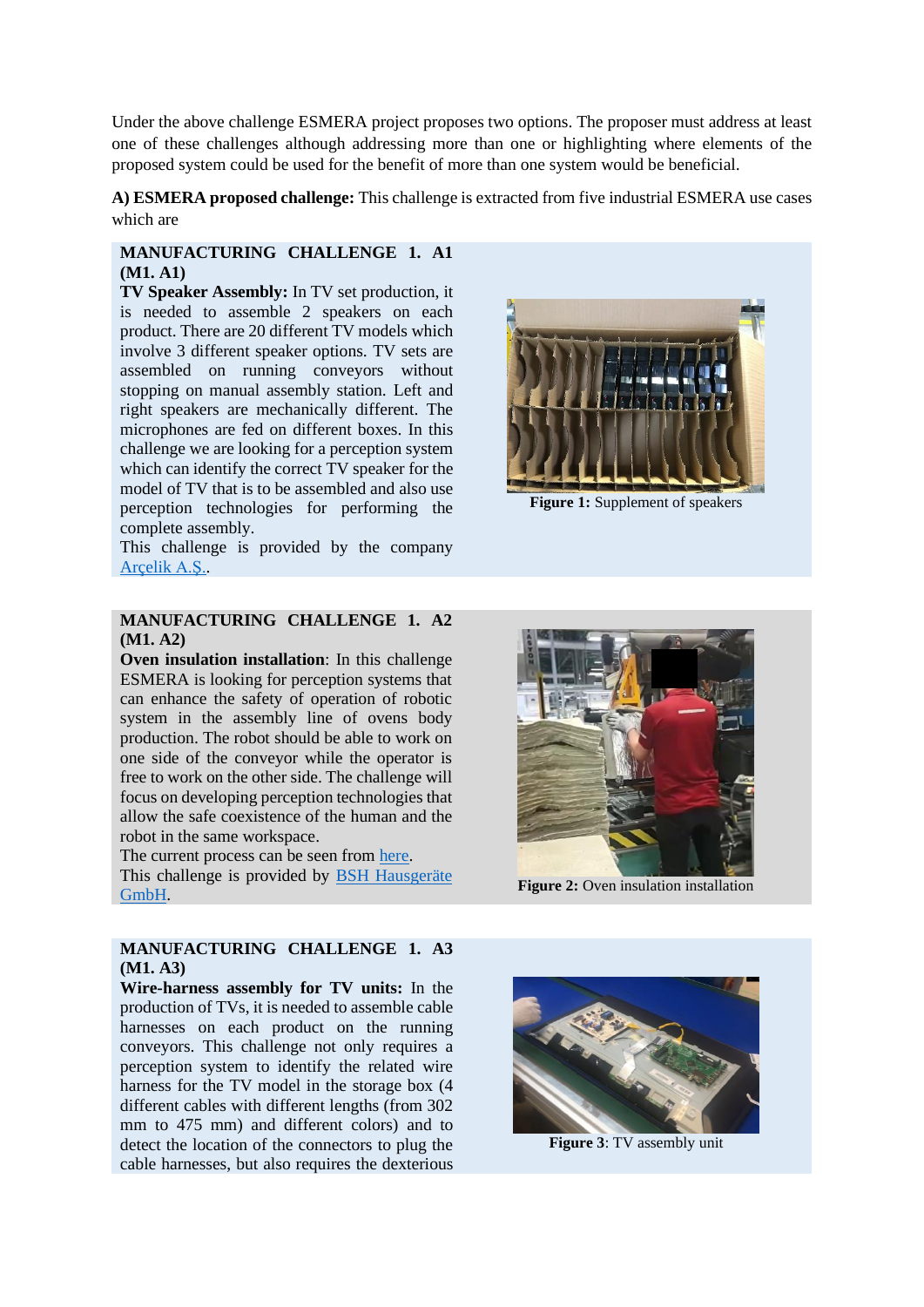handling of the flexible material. The current process can be seen from [here.](https://youtu.be/gOOi9HXrndk) This challenge is provided by the company [Arçelik A.Ş..](http://www.arcelikas.com/)

#### **MANUFACTURING CHALLENGE 1. A4 (M1. A4)**

**Labeling and sorting laser-cut garment:** In the garment industry one of the struggles/bottle necks are on specific activities in the production line. Especially on labelling and sorting laser cut garment parts. A robotic system required to take over human operator in production line doing labelling and sorting of pieces of laser-cut garment for the next step.

In this challenge we're looking for robotic perception systems that labels and sorts pieces of laser-cut garment and moves group of textile pieces to different sections on production line unit.



**Figure 4:** Garment production environment

## **B) Open challenge (MANUFACTURING CHALLENGE 1.B ( M1.B)**

Any other proposal for similar technologies is eligible for funding, provided that a thorough explanation of the industrial needs is presented. The proposals will also have to clearly identify the state of the art in commercially available solutions and highlight the differences/advances over it. More specific each proposal in order to be in line with the ESMERA requirements has to provide:

- Clear indication of the company, institution or other that are in need of the proposed solution (no funding is allocated to challenge providers)
- Description of the problem that the company or companies need to be solved.
- Proof that currently there is no comparable solution (concept or approach, performance, cost...) in the market.

# Manufacturing Challenge 2: Enhancing the capability of robots to handle flexible materials.

Motion in flexible materials as described in [Robotics 2020 Multi-Annual Roadmap](https://www.eu-robotics.net/cms/upload/topic_groups/H2020_Robotics_Multi-Annual_Roadmap_ICT-2017B.pdf) is the development of systems able to operate within flexible objects and soft objects and react appropriately to textural changes and object density. This challenge focuses on technologies and systems that allow robots to handle arbitrary objects of varying geometry and weight while requiring only few to no user input. This capability is brought forth by a combination of grasp planning, cognitive abilities and sophisticated sensing means. Three identified topics on enhancing the capability of robot s to handle flexible material are listed below:

• **Real time handling of deformable material**. Development and evaluation of various gripping technologies and control strategies for handling deformable materials are requested. Integration of sensors and perception for real time manipulation of soft materials with different shapes and sizes are also required.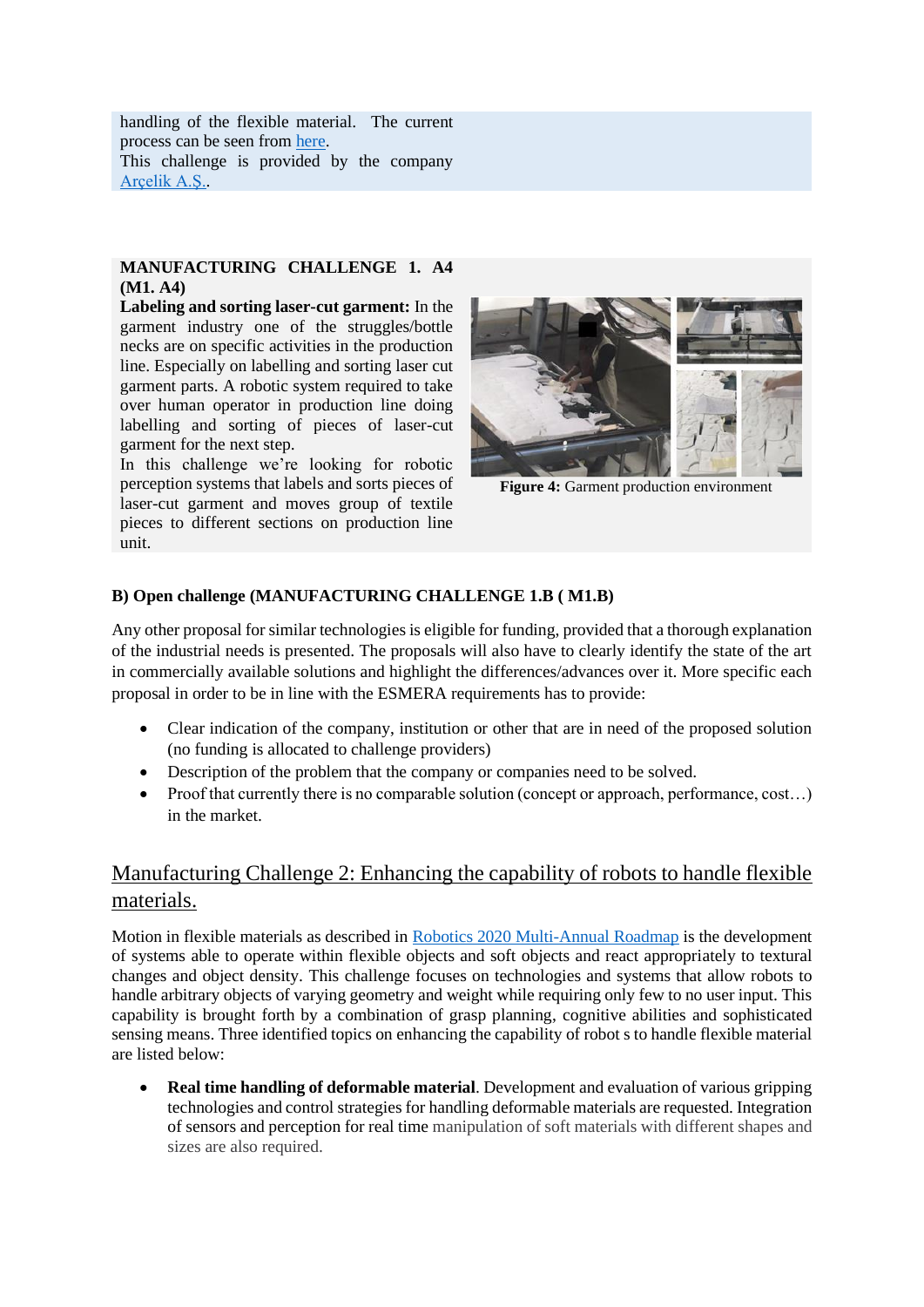- **Algorithms and simulation models to predict material deformation and adapt the robot control strategy**. Novel methods and models to simulate the behaviour of flexible materials are expected to allow smoother control of such objects by robots (material tension during the handling process for reliable pick-up, maintaining geometric definiteness during the handling process etc). Such systems are expected to complement robot control strategies which are based on position, force and compliance control.
- **Multi arm coordination for flexible material manipulation.** Flexible materials, especially of large dimensions, may require more than one robotic arm to operate at the same time. Coordination and control mechanisms able to orchestrate the motion of the arms in real time and achieve part manipulation without impacting on product quality or process cycle are sought.

It is expecting from the system to fulfill the following metrics:

- **Cost**: The solution has to be affordable and it should have a cost advantage over its competitors.
- **Collaborative and safe**: The solution has to include a collaborative robot which is able to work with a human or another robot without any safety risks. The developed solution should consider requirements of international standards for each problem.
- **User friendliness:** The robot should be easily calibrated/operated with intuitive user interfaces.
- **Flexibility**: The system should be able to handle different kinds of materials.

Under the above challenge ESMERA project proposes two options. The proposer must address at least one of these challenges although addressing more than one or highlighting where elements of the proposed system could be used for the benefit of more than one system would be beneficial.

**A) ESMERA proposed challenge**: This challenge is extracted from five industrial ESMERA use cases which are.

#### **MANUFACTURING CHALLENGE 2. A1 (M2. A1)**

**Assembly of the balloon protector**. Currently this operation performed manually since technical limitations does not allow the easy automation of the process.

The operator inserts the balloon protector and uses tapes to secure it on the refrigerator. Variability is very high, including 49 different models (range of 85-120 cm in width and 175- 205 cm height). The operator applies the tapes from the panels of the refrigerator to cover the whole doors of the refrigerator horizontally and vertically with the balloon protector. This is a critical and hard operation for the robots. In this challenge we are looking for a system to automate this process.

This challenge is provided by the company [Arçelik A.Ş..](http://www.arcelikas.com/)







**Figure 6:** Tape, table for balloon protector

#### **MANUFACTURING CHALLENGE 2. A2 (M2. A2)**

**Isolation Cover Automation:** In the production of oven, covering it with an isolation cover which made by a soft material is one of the process which might be dangerous for the people's health is an important process. At this challenge,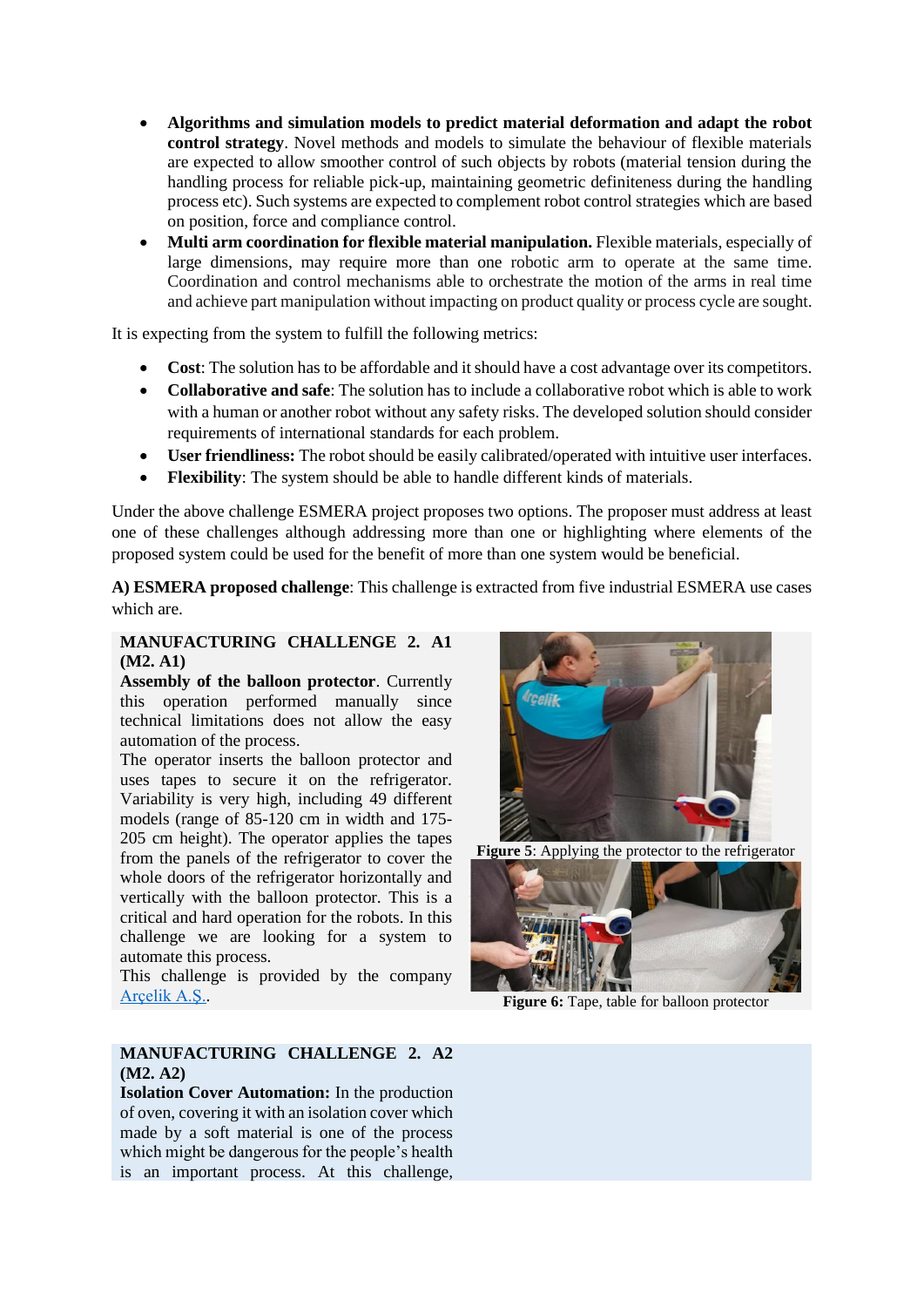ESMERA is looking for a collaborative robotic system that covers the oven with an isolation cover (soft material) and tight it with a wire. The list of the task for this challenge is:

- An operator takes the isolation material from the storage area and puts it on the oven,
- The both ends of the material are put together by another operator in the next stage in the production line.
- The third operator takes a wire from in the storage area and tight the isolation covers with it in the same stage,
- Then, the oven is rotated 90° by the third operator.

The current process can be seen from [here.](https://youtu.be/se4G6SuHm2I) This challenge is provided by the company [Arçelik A.Ş..](http://www.arcelikas.com/)



**Figure 7**: Isolation cover assembly process

### **B) Open challenge (MANUFACTURING CHALLENGE 2.B ( M2.B)**

Any other proposal for similar technologies is eligible for funding, provided that a thorough explanation of the industrial needs is presented. The proposals will also have to clearly identify the state of the art in commercially available solutions and highlight the differences/advances over it. More specific each proposal in order to be in line with the ESMERA requirements has to provide:

- Clear indication of the company, institution or other that are in need of the proposed solution (no funding is allocated to challenge providers)
- Description of the problem that the company or companies need to be solved.
- Proof that currently there is no comparable solution (concept or approach, performance, cost...) in the market.

# Manufacturing Challenge 3: Mechatronic devices for dexterous assembly

Mechatronics, as close coupling of mechanism, sensors, actuation and control, have always been a cornerstone of robotics. This group of technologies is critical and fundamental to the functioning of every robot. Mechatronics include some of the most mature technologies associated with robots. The importance of these technologies means that any significant developments or improvements in capability will have a wide impact across all sectors of the community. Mechatronics actually subsumes a large range of individual technologies, each of which will be addressed within dedicated sub-topic groups. The main contributions are expected in Mechanical System Design, Sensors, Actuators, Power Supply and Management, Communications, Materials and control.

This challenge fosters the design and development of mechatronics systems for the execution of highly dexterous assembly operations by robots. The proposed technologies should address but may not be limited to topics such as:

- Smart grippers and tooling able to adapt their structure and reconfigure their operation in real time
- Novel actuation technologies using lightweight materials and high performance to size ratio
- Completely new robotic equipment that can outperform conventional robotic solutions in assembly tasks

It is expecting from the system to fulfill the following metrics: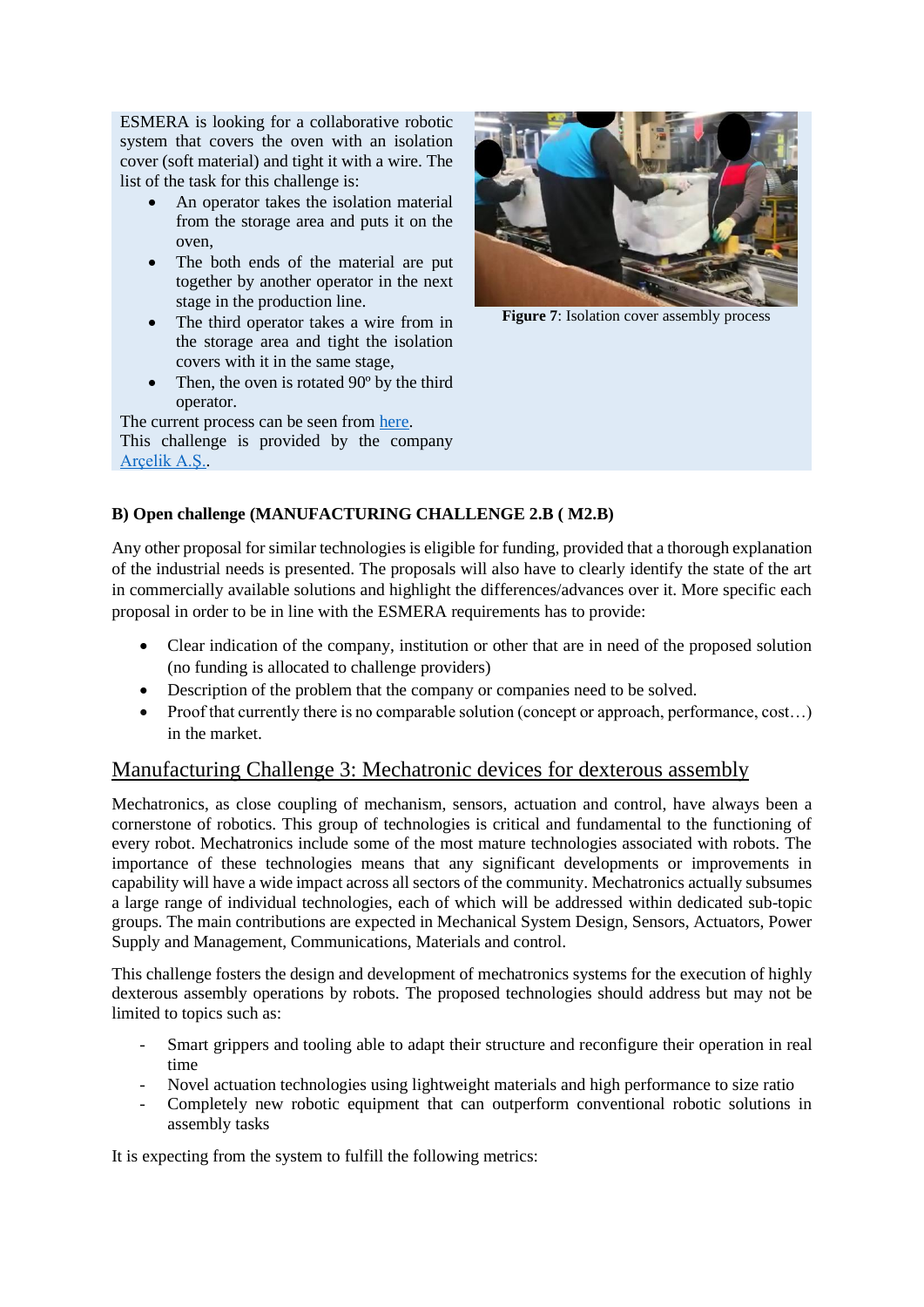- **Cost**: The solution has to be affordable and it should have a cost advantage over its competitors.
- **Efficiency:** The solution should be easily set and can be easily reprogrammed for task reallocation. In addition, it is expected from the solution to enable the maximum efficiency during the operation in terms of each problem's efficiency measurements.
- **Flexibility**: The system should be able to handle objects with different shapes. Moreover, it is expected from the solution to achieve it at the same time or shorter cycle time than a human.
- **Collaborative and safe**: The solution has to include a collaborative robot which is able to work with a human or another robot without any safety risks. The developed solution should consider requirements of international standards for each problem.

Under the above challenge ESMERA project proposes two options. The proposer must address at least one of these challenges although addressing more than one or highlighting where elements of the proposed system could be used for the benefit of more than one system would be beneficial.

**A) ESMERA proposed challenge**: This challenge is extracted from five industrial ESMERA use cases which are.

#### **MANUFACTURING CHALLENGE 3. A1 (M3. A1)**

**Assembly of the adjustable feet of the refrigerator.** Operator takes the adjustable feet to a table in where these feet can be reached easily. When the refrigerator arrives in the station the operator:

- takes one adjustable foot to his/her one hand
- a nutrunner in other hand.
- places the adjustable foot to the refrigerator and uses nutrunner to tighten the foot.

In this challenge we are looking for a mechatronic device for automated execution of the picking and assembly of the adjustable foot.

This challenge is provided by the company [Arçelik A.Ş..](http://www.arcelikas.com/)

#### **MANUFACTURING CHALLENGE 3. A2 (M3. A2)**

**Refrigerator Styrofoam assembly:** At this challenge ESMERA is looking for a robotic application for placing styrofoam to the one side of the refrigerator. Currently, this process is realized by an operator and consists of the following steps:

He takes the Styrofoams and the tape from the keeping area and places to a table in where this equipment's can be reached easily. The he performs the following steps:

- − Operator cuts 1 tape which is10 cm long
- − applies the tapes to the Styrofoam
- − applies the taped Styrofoam to the refrigerator **Figure 9:** Styrofoam Placed Refrigerator



**Figure 8:** Refrigerator's cabinet on the production line, adjustable feet, Nutrunner

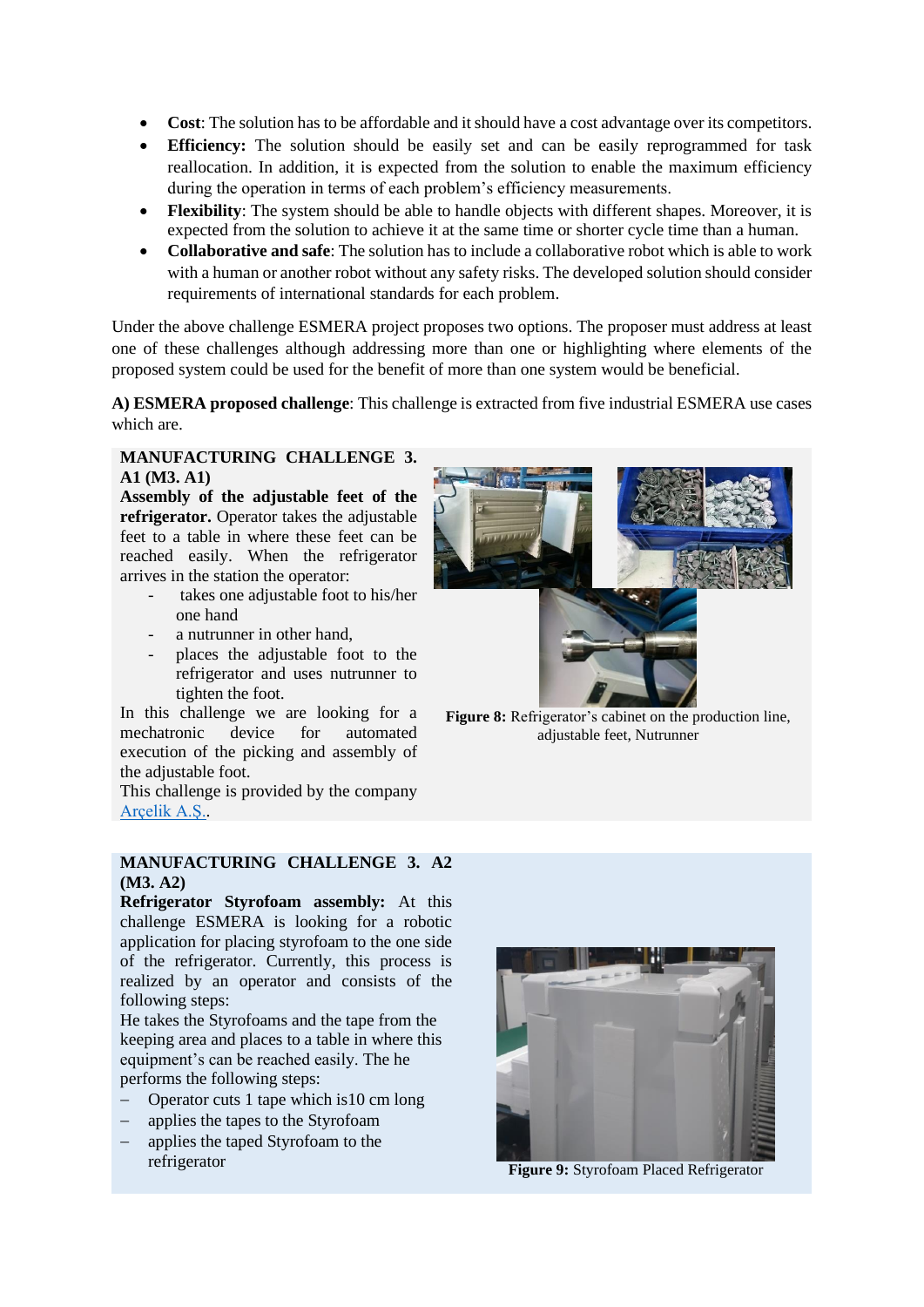− Repeats until all styrofoams of the refrigerators are placed. This challenge is provided by the company [Arçelik A.Ş..](http://www.arcelikas.com/)

#### **MANUFACTURING CHALLENGE 3. A3 (M3. A3)**

**Protective film removal:** The provided challenge requires dexterous handling to remove a protective film from an INOX sheet metal.

In this process, a piece of sheet copper is used as a tool to cut the protective film without damaging the INOX sheet metal under this film. The protective film should be cut through otherwise removing it will not be easy.

Currently this work is done manually, therefore work-time depends on human operators' skill.

In this challenge we're looking for robotic systems that could do following;

- A system that could determine on how to remove protective film from INOX sheet metal, without damaging the good with predictable worktime.

It is important to note that products can be damaged during the workflow and the product is discarded in case of any damage.

This challenge is provided by the company [SILVERLINE.](http://www.silverline.com/)

#### **MANUFACTURING CHALLENGE 3. A4 (M3. A4)**

**Assembly of the led bar for the TV**: Assembly of a led bar to the TV requires dexterous handling of the flexible material. The current process is done manually, and an operator does the following tasks in a row:

- takes the corresponding led bar from the trolley
- places it on the sockets on rear panel,
- takes outs the film and throw it to the bin. and
- stick it to the rear panel applying pressure.

In each panel, this process is repeated three times: led bars are assembled on the left, right and middle of the panel. The length of bars varies between 600 mm to 950 mm and their width varies 10 mm to 12 mm based on the TV model. In this challenge, we are looking for a robotic system to automate the current process which can be seen from [here.](https://youtu.be/avlxbj-h20I)

This challenge is provided by the company [Arçelik A.Ş..](http://www.arcelikas.com/)



Figure 10: Protective film removal from metal sheet.



**Figure 11:** Led bar assembly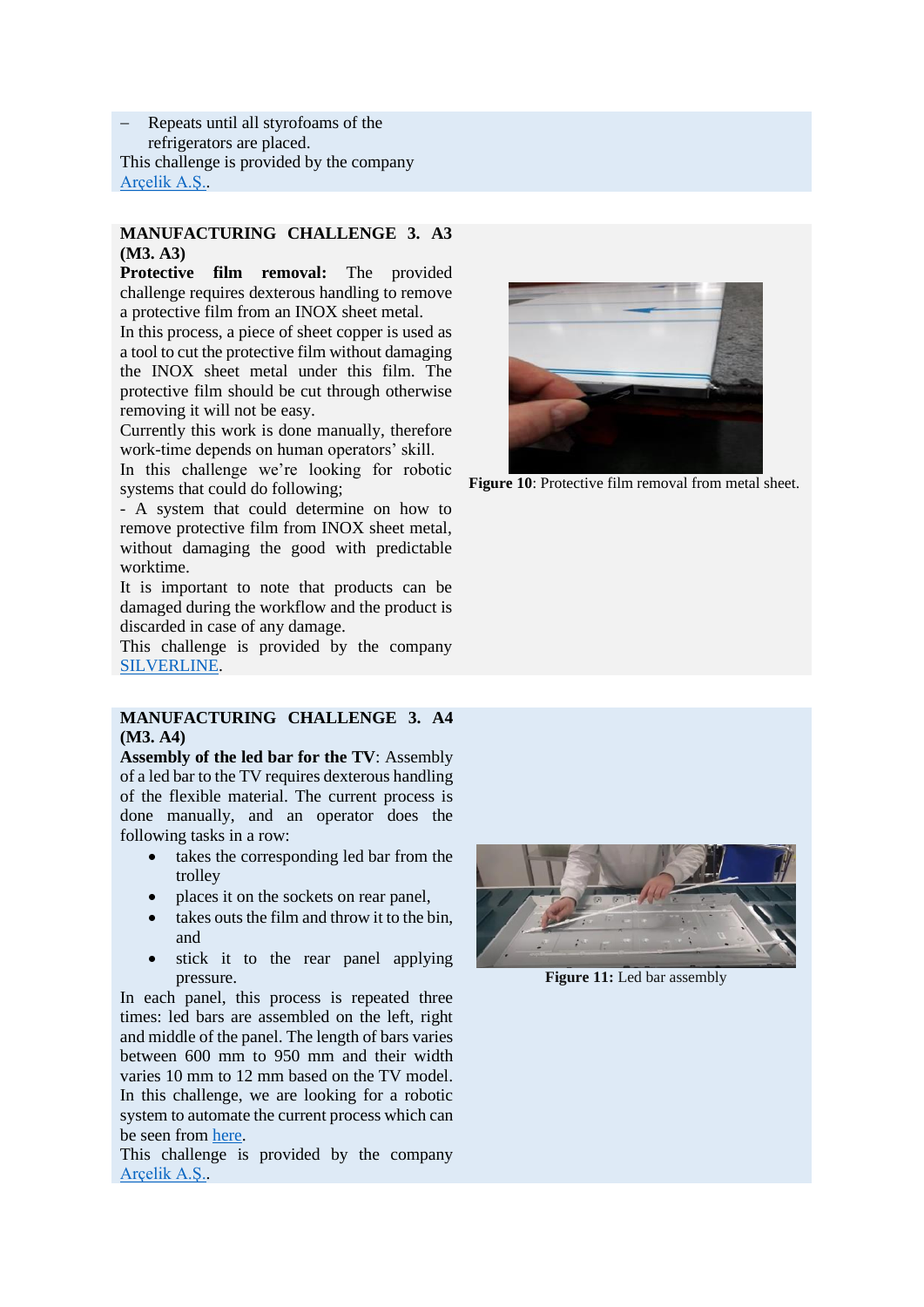#### **MANUFACTURING CHALLENGE 3. A5 (M3. A5)**

**Assembly of sticky and flexible material to evaporator pipes:** For the sound isolation of refrigerator, bitumen mastic material which is sticky and flexible is used. In this challenge, ESMERA is looking for a dexterous system that can handle the bitumen material from the storage area, take its film out, assemble it to the evaporator pipeline while wrapping it and stick it to the panel applying a pressure. The working area (rear panel of the refrigerator) varies between 600 mm and 840 mm and the whole tasks are done manually by an operator in 16 secs in the current process. The current process can be seen from [here.](https://youtu.be/fD5hwfI54LE) This challenge is provided by the company [Arçelik A.Ş..](http://www.arcelikas.com/)



**Figure 12:** Assembly of bitumen in the refrigerator

### **B) Open challenge (MANUFACTURING CHALLENGE 3.B (M3.B)**

Any other proposal for similar technologies is eligible for funding, provided that a thorough explanation of the industrial needs is presented. The proposals will also have to clearly identify the state of the art in commercially available solutions and highlight the differences/advances over it. More specific each proposal in order to be in line with the ESMERA requirements has to provide:

- Clear indication of the company, institution or other that are in need of the proposed solution (no funding is allocated to challenge providers)
- Description of the problem that the company or companies need to be solved.
- Proof that currently there is no comparable solution (concept or approach, performance, cost...) in the market.

# Manufacturing Challenge 4: Increasing efficiency of Human Robot Collaborative applications

Human robot collaborative applications include the ability of a system to interact physically, cognitively and socially either with users, operators or other systems around it and other robots. The ability to interact may be as simple as the use of a communication protocol, or as advanced as holding an interactive conversation in a social context. The ability to interact is critical to many areas of application. Interaction depends on both the medium of interaction and on the context and flow of the interaction. The ability to interact takes place in three distinct ways physical interaction, cognitive interaction and social interaction. The description of the levels of Interaction Ability include these three types of interaction

This challenge refers to any generic supporting tool, either robotic or other automation system, that is not included in the above categories and aims at supporting the interaction and collaboration between robots and operators. The proposed technologies have to address topics such as: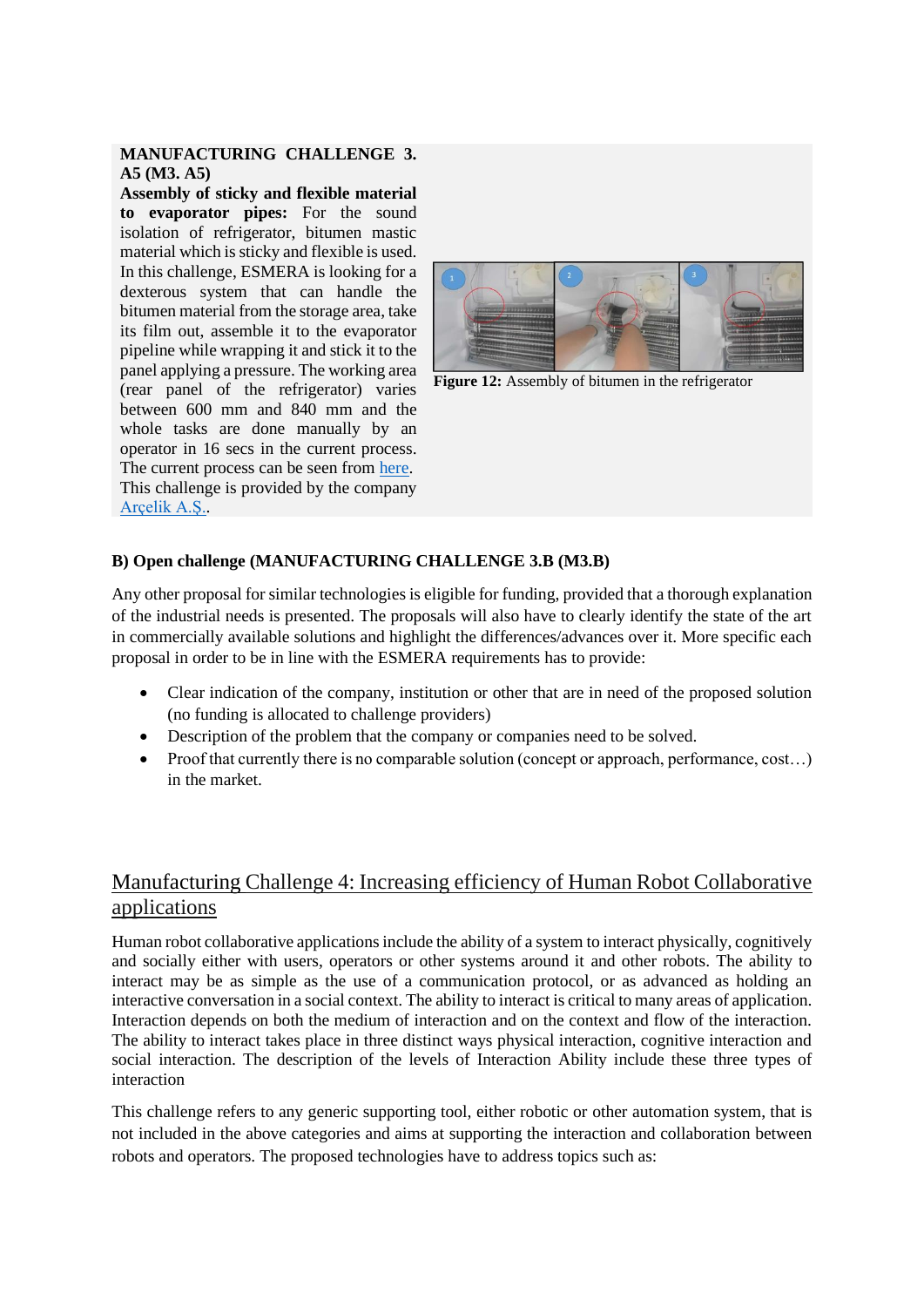- Novel means of seamless interaction between humans and assembly robots (robot to human / human to robot)
- Control strategies and AI for adapting robot behaviour to operator's needs and requirements
- Tools for designing/planning/optimizing/deploying human robot collaborative assembly cell.
- Operator support systems focused on HRC using multi modal interaction modules
- Improvement of safety conditions for operators when performing HRC activities

It is expecting from the system to fulfill the following metrics:

- **Cost:** The solution has to be affordable and it should have a cost advantage over its competitors.
- **Ergonomy:** It is expected from the system to put less strain on workers
- **Collaborative and safe**: The solution has to include a collaborative robot which is able to work with a human or another robot without any safety risks. The developed solution should consider requirements of international standards of each problem.
- **Efficiency:** The robotic solution has to adapt its behaviour at operator's needs and requirements.

Under the above challenge ESMERA project proposes two options. The proposer must address at least one of these challenges although addressing more than one or highlighting where elements of the proposed system could be used for the benefit of more than one system would be beneficial.

**A) ESMERA proposed challenge**: This challenge is extracted from five industrial ESMERA use cases which are.

#### **MANUFACTURING CHALLENGE 4. A1 (M4. A1)**

**Electric motor:** This challenge consists of the installation and screwing of the inverter on the unit rotor/stator. The inverter is equipped with a cable provided with a connector which must pass through the casing of the electric machinery before posing the inverter on the engine. In an HRC scenario the operator could assist the robot in picking parts and during the invertor positioning. Positioning the invertor, it is necessary to orient the cable through the electric motor casting. The robot could handle the inverter and approach it to the rotor/stator block and the operator could perform the insertion of the cable. Solutions to allow smooth HRC are sought by this challenge.



**Figure 13:** Electric Motor

#### **MANUFACTURING CHALLENGE 4. A2 (M4. A2)**

**Assembly of front window:** At this challenge ESMERA project is looking for a HRC solution in a manufacturing continues assembly line for front and rear window to the vehicle in right position and measure the quality of its assembly operation. There are two types of production line: continuous type and stop-and-go type.



**Figure 14:** Current Process in the continuous type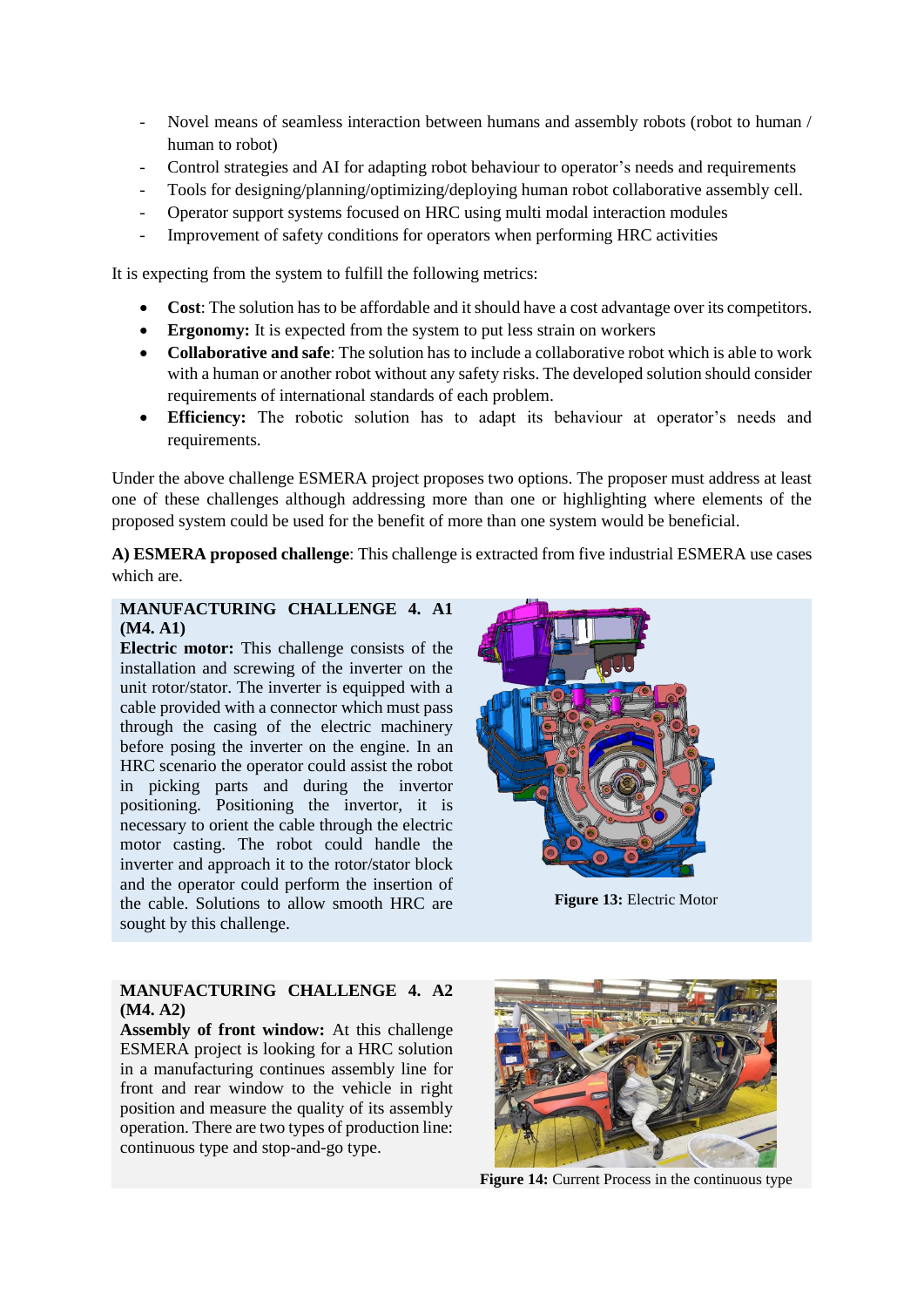- For the continuous belt type lines, the position of the car is not accurate which requires from the robot to detect the car's position. In addition to this difficulty, the continuous belt line movement is not reliable due to the chain gaps in the conveyor belt system.
- For the stop-and-go stations, the position of the car might be affected by the velocity of the line and the vibrations in the line.

It should be noted that, the position of the car body not only vary on the direction of the conveyor movement but also it may vary in the right or left direction. Moreover, the position of the car body may differ  $\pm 20$ mm front or the rear stations.



**Figure 15:** Current process in the stop-and-go type



**Figure 16:** The position of the car body in the station

## **B) Open challenge (MANUFACTURING CHALLENGE 4.B (M4.B)**

Any other proposal for similar technologies is eligible for funding, provided that a thorough explanation of the industrial needs is presented. The proposals will also have to clearly identify the state of the art in commercially available solutions and highlight the differences/advances over it. More specific each proposal in order to be in line with the ESMERA requirements has to provide:

- Clear indication of the company, institution or other that are in need of the proposed solution (no funding is allocated to challenge providers)
- Description of the problem that the company or companies need to be solved.
- Proof that currently there is no comparable solution (concept or approach, performance, cost...) in the market.

# Manufacturing Challenge 5: Decisional Autonomy

Decisional autonomy as described in [Robotics 2020 Multi-Annual Roadmap](https://www.eu-robotics.net/cms/upload/topic_groups/H2020_Robotics_Multi-Annual_Roadmap_ICT-2017B.pdf) is the development of a system in which the self-reaction ability is increased in the control process. In industrial robotics, failure prediction and fault tolerance are helpful in reduction of a system downtime in the following manner: by tolerating failures robot's lifespan is increased, and by identifying faulty components or subsystems to speed up the repair process. In this challenge, we expect proposers to predict the robot's failures/ breakdowns using the continuously received data.

This challenge requires

- **1. Data interpretation.** Assigning a meaning to the received information and determining its importance and implications.
- **2. Decisional Autonomy in real-time operations.** Based on the received data it is expected from the system to decide for the further steps. It is expected from the system to analyze the data and to decide the next steps in real time.

It is expecting from the system to fulfill the following metrics:

• **Cost**: The solution has to be affordable and it should have a cost advantage over its competitors.